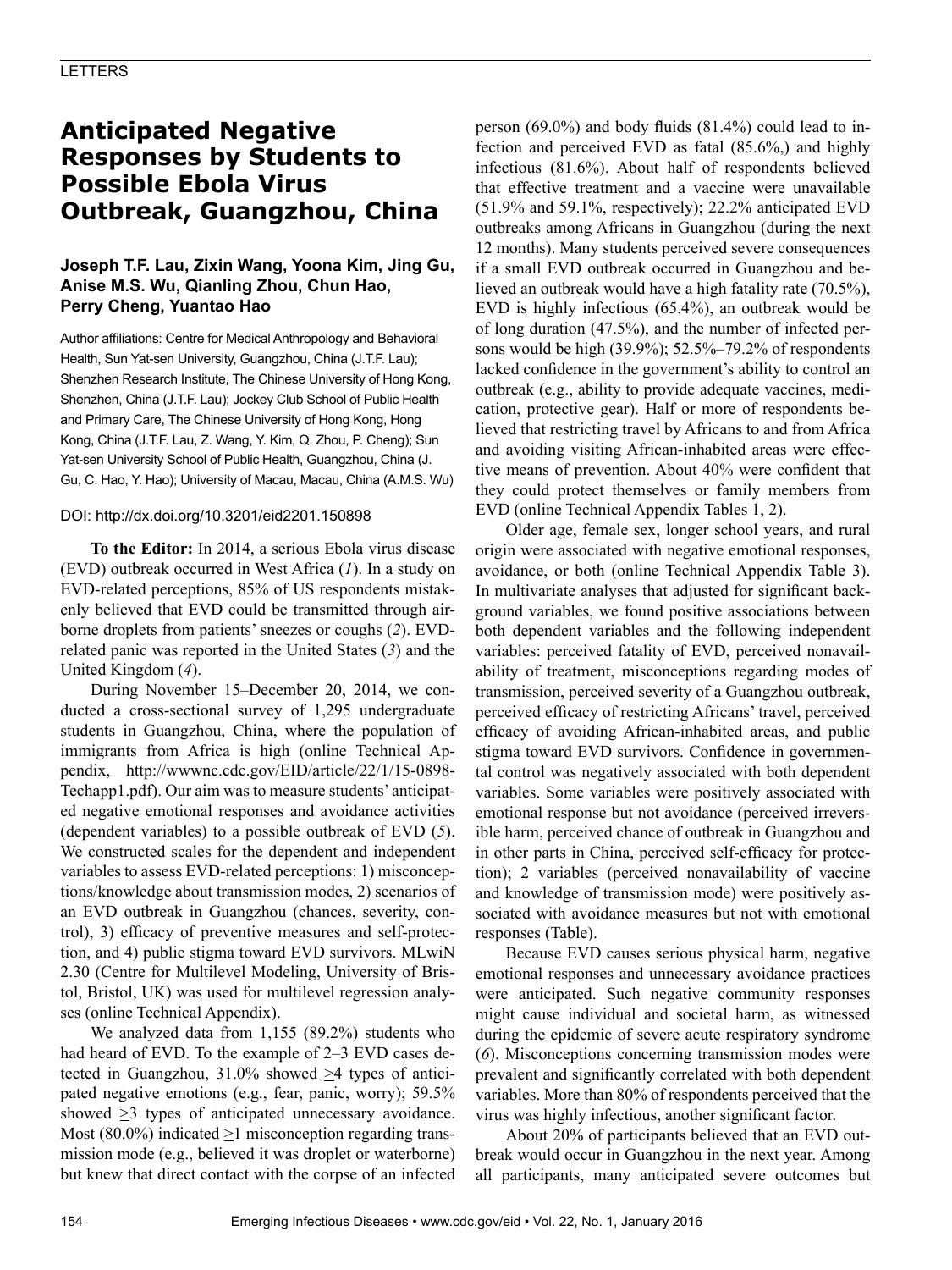Table. Factors associated with anticipated responses to EVD, adjusted for sociodemographic variables, Guangzhou, China, 2014\*

|                                                                                                                                                 | <b>Emotional Response to</b> |         | Unnecessary Avoidance             |         |
|-------------------------------------------------------------------------------------------------------------------------------------------------|------------------------------|---------|-----------------------------------|---------|
|                                                                                                                                                 | Ebola Scale <sup>+</sup>     |         | Scale <sup><math>\pm</math></sup> |         |
| Factor                                                                                                                                          | $\beta$ (SE)                 | p value | $\beta$ (SE)                      | p value |
| Perceived severity of EVD                                                                                                                       |                              |         |                                   |         |
| EVD is fatal                                                                                                                                    | 1.270 (0.928)                | 0.171   | 0.855(0.388)                      | 0.027   |
| EVD causes irreversible harm to physical health                                                                                                 | 2.647 (0.637)                | < 0.001 | 0.504(0.064)                      | 0.064   |
| Perceived fatality of EVD                                                                                                                       | 2.545 (0.635)                | < 0.001 | 1.177 (0.269)                     | < 0.001 |
| Perceived high infectivity of EVD                                                                                                               | 1.568 (0.842)                | 0.063   | 1.273 (0.350)                     | < 0.001 |
| Treatment and vaccine availability                                                                                                              |                              |         |                                   |         |
| Treatment not available                                                                                                                         | 2.143 (0.639)                | < 0.001 | 1.108 (0.271)                     | < 0.001 |
| Vaccine not available                                                                                                                           | 1.236 (0.654)                | 0.059   | 0.786(0.276)                      | 0.005   |
| Misconceptions and knowledge about modes of transmission of EVD                                                                                 |                              |         |                                   |         |
| Misconceptions about Mode of Transmission Scale                                                                                                 | 0.406(0.113)                 | < 0.001 | 0.214(0.048)                      | < 0.001 |
| Knowledge about Mode of Transmission Scale                                                                                                      | 0.285(0.171)                 | 0.095   | 0.369(0.071)                      | < 0.001 |
| Perceptions related to EVD outbreak                                                                                                             |                              |         |                                   |         |
| Chances of Outbreak Scale-Guangzhou                                                                                                             | 0.688(0.091)                 | < 0.001 | 0.064(0.039)                      | 0.100   |
| Perceived Chances of Outbreak Scale—Other Parts of China                                                                                        | 0.986(0.189)                 | < 0.001 | 0.151(0.081)                      | 0.062   |
| Perceived Severity of Outbreak in Guangzhou Scale                                                                                               | 0.825(0.072)                 | < 0.001 | 0.222(0.031)                      | < 0.001 |
| Confidence in Governmental Control Scale                                                                                                        | $-1.024(0.086)$              | < 0.001 | $-0.192(0.038)$                   | < 0.001 |
| Perceived efficacy and self-efficacy                                                                                                            |                              |         |                                   |         |
| Perceived Efficacy of Restricting Africans Travel Scale                                                                                         | 1.003(0.176)                 | $0.001$ | 0.543(0.073)                      | < 0.001 |
| Perceived Efficacy of Avoidance Scale                                                                                                           | 0.544(0.138)                 | < 0.001 | 0.595(0.056)                      | < 0.001 |
| Perceived Self-Efficacy for Protection against EVD Scale                                                                                        | $-0.571(0.145)$              | $0.001$ | $-0.112(0.062)$                   | 0.070   |
| Public stigma toward EVD survivors                                                                                                              |                              |         |                                   |         |
| Public Stigma Scale                                                                                                                             | 0.231(0.032)                 | < 0.001 | 0.125(0.013)                      | < 0.001 |
| *Automorphistophe (che had based of FVD /a = 4 4FF). Dald ballagia algolficación (complitudo comparadores as filosofonia albudad busquelibra el |                              |         |                                   |         |

Among participants who had heard of EVD (n = 1,155). Bold indicates significance.  $\beta$ , multilevel linear regression coefficient adjusted by significant background variables; EVD, Ebola virus disease.

†Anticipated Emotional Response to Ebola Scale items included the following: "If there are 2–3 EVD cases in Guangzhou, how likely would you 1) worry about getting infected with EVD, 2) worry about family members getting infected with EVD, 3) be scared, 4) be uneasy, 5) be in panic, 6) feel helpless, 7) be depressed, 8) have insomnia, 9) be distressed, 10) have fluctuating emotions, and 11) be emotionally disturbed." Response categories: 1 = very unlikely,  $5 = \text{very likely.}$ 

‡Unnecessary Avoidance Scale items included the following: "If there are 2–3 EVD cases in Guangzhou, how likely would you be to 1) avoid going to other cities, 2) avoid going to work, 3) avoid going out if unnecessary, 4) avoid going to crowded places, 5) avoid going to hospitals, and 6) avoid taking airplanes." Response categories: 1 = very unlikely, 5 = very likely.

were not confident that the government was prepared for and could control such an outbreak.

The concentration of immigrants from Africa in this region might have increased perceived chances of an EVD outbreak and thus lead to avoidance of this population. The high percentages of those who believed that restricting Africans' travel was effective also might result in discrimination.

Public stigmatization toward EVD survivors, another significant factor, was a prominent attitude (*7*,*8*). Fear, misconceptions, and perceived likelihood of EVD to cause death may lead to patient stigmatizing, which could hinder case detection and patients' service seeking. The relationship between stigmatization and EVD-related perceptions should be investigated.

The study's limitations included the inability to assess real responses, inability to generalize findings to all university students and the general public, and the use of scales that had not been validated. Also, some students might have given exaggerated responses.

In summary, misconceptions and perceptions regarding EVD may result in negative community responses in Guangzhou. Health education is needed to clarify that EVD is not airborne or waterborne or highly infectious and that avoidance is not an effective preventive measure. In addition, the government should start developing and publicizing its preparedness plans.

### **Acknowledgments**

We thank all research assistants and those who participated in the study.

### **References**

- 1. World Health Organization. Ebola situation report, November 26, 2014 [cited 2014 Dec 29]. http://apps.who.int/ebola/ en/ebola-situation-report/situation-reports/ebola-situation-report-26-november-2014
- 2. Harvard T.H. Chan School of Public Health News. Poll: most believe Ebola spread by multiple routes [cited 2014 Dec 18]. http://www.hsph.harvard.edu/news/press-releases/poll-finds-mostbelieve-ebola-spread-by-multiple-routes/
- 3. Merino JG. Response to Ebola in the US: misinformation, fear, and new opportunities. BMJ. 2014;349:g6712. http://dx.doi.org/ 10.1136/bmj.g6712
- 4. Joffe H, Haarhoff G. Representations of far-flung illnesses: the case of Ebola in Britain. Soc Sci Med. 2002;54:955–69. http://dx.doi.org/10.1016/S0277-9536(01)00068-5
- 5. Castillo R. Feeling at home in the "Chocolate City": an exploration of place-making practices and structures of belonging amongst Africans in Guangzhou. Inter-Asia Cult Stud. 2014;15:235–57. http://dx.doi.org/10.1080/14649373.2014.911513
- 6. Ko CH, Yen C, Yen J, Yang M. Psychosocial impact among the public of the severe acute respiratory syndrome epidemic in Taiwan. Psychiatry Clin Neurosci. 2006;60:397–403. http://dx.doi.org/10.1111/j.1440-1819.2006.01522.x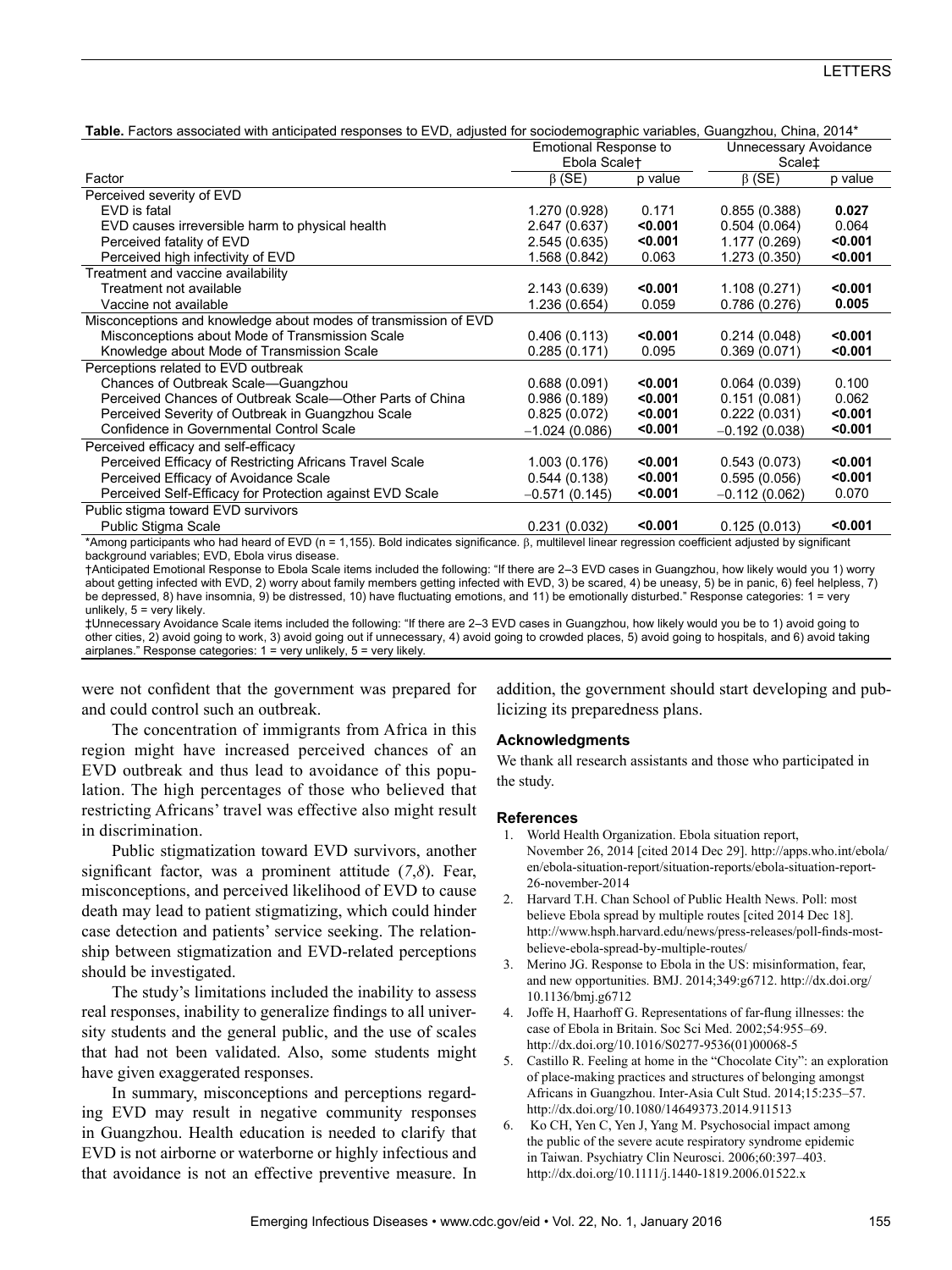### LETTERS

- 7. Davtyan M, Brown B, Folayan M. Addressing Ebola-related stigma: lessons learned from HIV/AIDS. Glob Health Action. 2014;7. http://dx.doi.org/10.3402/gha.v7.26058
- 8. Kinsman J. "A time of fear": local, national, and international responses to a large Ebola outbreak in Uganda. Global Health. 2012;8:15. http://dx.doi.org/10.1186/1744-8603-8-15

Address for correspondence: Joseph T.F. Lau, 5F, School of Public Health, Prince of Wales Hospital, Shatin, NT, Hong Kong, China; email: jlau@cuhk.edu.hk

# **Multiple Fungicide-Driven Alterations in Azole-Resistant**  *Aspergillus fumigatus***, Colombia, 2015**

### **Patrice Le Pape, Rose-Anne Lavergne, Florent Morio, Carlos Alvarez-Moreno**

Author affiliations: Université de Nantes, Nantes, France (P. Le Pape, R.-A. Lavergne, F. Morio); Universidad Nacional de Colombia and Clinica Universitaria Columbia, Bogota, Colombia (C. Alvarez-Moreno)

### DOI: http://dx.doi.org/10.3201/eid2201.150978

**To the Editor:** We read with interest the report by van der Linden et al. about the prevalence of azole-resistant *Aspergillus fumigatus* isolates from 19 countries, including 2 from the Americas (Brazil and the United States) (*1*). Recent reports have suggested a link between use of fungicides in agricultural practices and the presence of triazole-resistant *A. fumigatus* among azole-naive persons (*2*). These resistant strains harbored the TR34/L98H and TR46/Y121F/T289A mutations in the *CYP51A* gene and its promoter region. These novel mechanisms of resistance have been reported both in environmental and clinical samples in Europe, Asia, and Africa, suggesting a broad geographic spread. However, clinical isolates from 22 states in the United States (*3*) and a few isolates from Latin America (*1*,*4*) failed to show any fungicide-driven resistance in *A. fumigatus* in these continents, even though use of pesticides is a widespread practice in the Americas. Colombia was ranked fourth in the world in 2010 for the use of pesticides, reportedly using 14.5 tons/1,000 ha, 30% of which were fungicides (*5*). Among the fungicides approved by Colombia's regulatory agency, the Colombian Agricultural Institute (*6*), tebuconazole and difenoconazole are largely used in the flower industry, more specifically in Cundinamarca, where 60% of Colombia's flowers are produced.

In 2015, we conducted a study for which 60 soil samples from flower fields and greenhouses were collected in the outskirts of Bogota, Cundinamarca. Samples were

inoculated on Sabouraud agar at 43°C, and positive samples were screened for azole-resistance on agar supplemented with either itraconazole (4 mg/L) or voriconazole (4 mg/L). Of the 38 resistant *Aspergillus* strains, 20 were selected (up to 5 colonies for each positive culture), identified as *A. fumigatus* by β-tubulin gene sequencing, and analyzed for *CYP51A* gene alterations (*7*). Results showed great diversity in molecular resistance with the presence of TR46/ Y121F/T289A (n = 17), TR34/L98H (n = 1), and TR53 (n = 1) mutations; 1 isolate had a wild-type *CYP51* sequence (*8*).

Our study highlights the presence of *A. fumigatus* harboring fungicide-driven alterations in Colombia, South America. The results indicate the importance of initiating active agricultural surveillance along with close monitoring of drug resistance in clinical isolates from naive and azole-exposed patients in these countries. Clinical management of *Aspergillus* disease can be challenging because of unfavorable clinical outcomes after patients have acquired multi-azole–resistant strains from the environment (*9*). Additional studies are needed to evaluate the extent to which pesticide use in floriculture and agriculture (e.g., coffee and banana) contributes to azole resistance in Colombia.

### **References**

- 1. van der Linden JWM, Arendrup MC, Warris A, Lagrou K, Pelloux H, Hauser PM, et al. Prospective multicenter international surveillance of azole resistance in *Aspergillus fumigatus.* Emerg Infect Dis. 2015;21:1041–4. http://dx.doi.org/10.3201/eid2106.140717
- 2. Snelders E, van der Lee HAL, Kuijpers J, Rijs AJMM, Varga J, Samson RA. Emergence of azole resistance in Aspergillus fumigatus and spread of a single resistance mechanism. PLoS Med. 2008;5:e219. http://dx.doi.org/10.1371/journal.pmed.0050219
- 3. Pham CD, Reiss E, Hagen F, Meis JF, Lockhart SR. Passive surveillance for azole-resistant *Aspergillus fumigatus*, United States, 2011–2013. Emerg Infect Dis. 2014;20:1498–503. http://dx.doi.org/10.3201/eid2009.140142
- 4. Lockhart SR, Frade JP, Etienne KA, Pfaller MA, Diekema DJ, Balajee SA. Azole resistance in *Aspergillus fumigatus* isolates from the ARTEMIS global surveillance study is primarily due to the TR/L98H mutation in the cyp51A gene. Antimicrob Agents Chemother. 2011;55:4465–8. http://dx.doi.org/10.1128/AAC.00185-11
- 5. Food and Agriculture Organization of the United Nations Statistics Division. FAOSTAT/agri-environmental indicators/ pesticides. Rome: The Organization; 2015 [cited 2015 May 25]. http://faostat3.fao.org/download/E/EP/E
- 6. Instituto Colombiano Agropecuario. Registros de venta de plaguicidas químicos de uso agricola—Septiembre 30 De 2015. Bogata (Colombia): The Institute; 2015 [cited 2015 Feb 12]. http://www.ica.gov.co/getdoc/2dae6093-c021-49d1-8b29-c9dfebce2757/REGISTROS-DE-VENTA–PQA-24-01-09.aspx
- 7. Lavergne RA, Morio F, Favennec L, Dominique S, Meis JF, Gargala G, et al. First description of azole-resistant *Aspergillus fumigatus* due to TR46/Y121F/T289A mutation in France. Antimicrob Agents Chemother. 2015;59:4331–5. http://dx.doi.org/10.1128/AAC.00127-15
- 8. Hodiamont CJ, Dolman KM, Ten Berge IJ, Melchers WJ, Verweij PE, Pajkrt D. Multiple-azole-resistant *Aspergillus fumigatus* osteomyelitis in a patient with chronic granulomatous disease successfully treated with long-term oral posaconazole and surgery. Med Mycol. 2009;47:217–20. http://dx.doi.org/10.1080/13693780802545600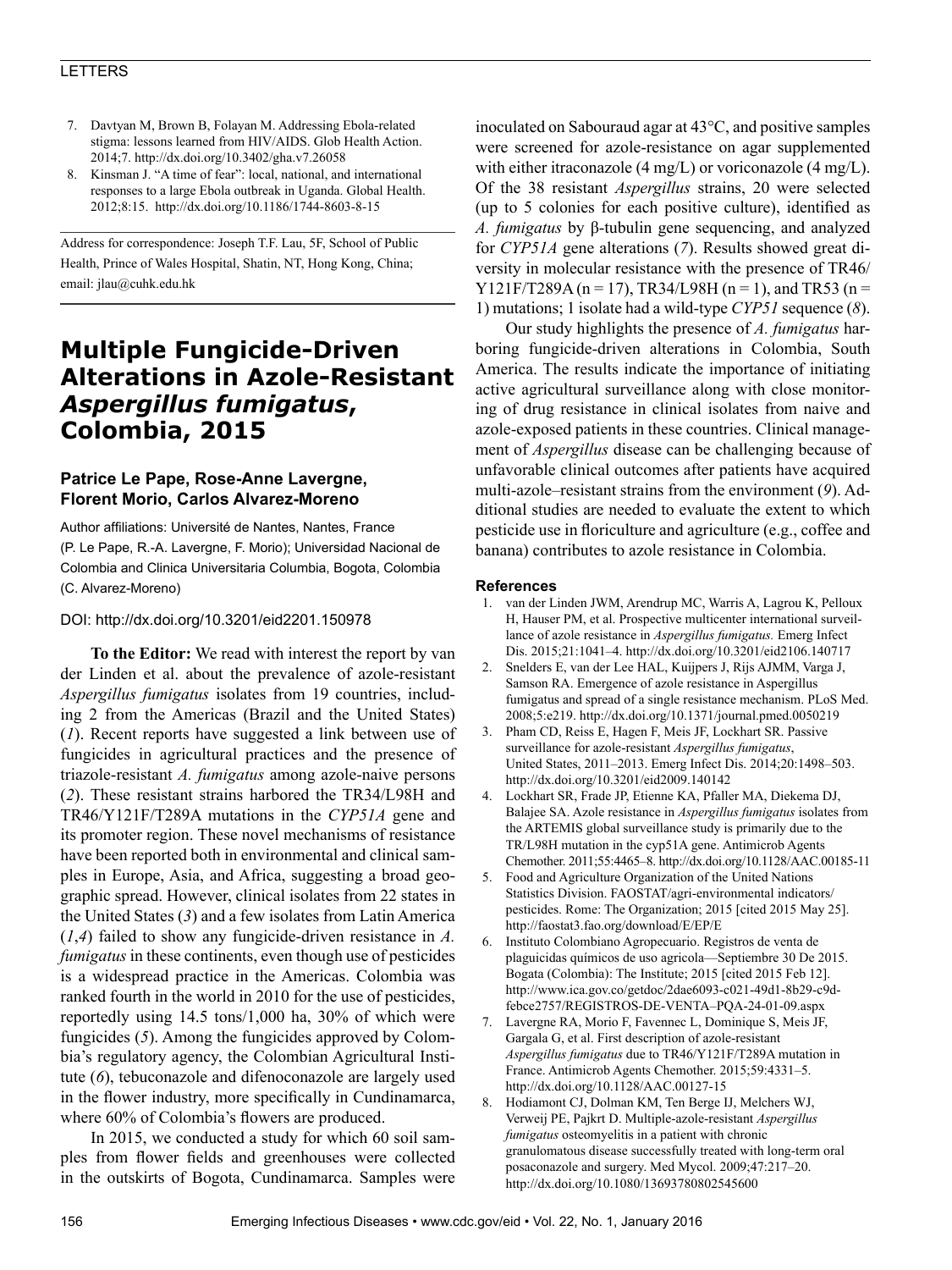# Anticipated Negative Responses by University Students to Possible Ebola Outbreak, Guangzhou, China

# **Technical Appendix**

## **Methods**

## **Sampling and Data Collection**

This cross-sectional study was conducted during November 15–December 20, 2014, in 2 major universities in Guangzhou that had 41,000 and 50,000 students. Four undergraduate core classes were randomly selected from all related classes of each of 6 schools (public health, clinical medicine, chemical industry, mathematics and computer, sociology, politics and public affairs management) of the 2 universities. All students attending the selected classes were invited to self-administer an anonymous questionnaire in classrooms. They were reminded not to fill out the questionnaire twice. Research assistants read a statement indicating that participation is voluntary, refusal would have no effect on them, and data would only be used for research purposes. No names were entered in the questionnaire; written informed consent was recorded separately. No incentive was involved. Ethics approval was obtained from the ethics committee of The Chinese University of Hong Kong. Of the 1,888 students (30% of all 7 schools' students) invited to join the study, 1,295 (68.6%; range 45.5%–78.9% in the 7 schools) completed the questionnaire (refusal: 479 [25.3%]; incomplete: 114 [6.0%]).

### **Measures**

## Dependent Variables

The first dependent variable was the 11-item Anticipated Emotional Response Scale (AERES), constructed to assess anticipated emotional responses if 2–3 Ebola virus disease (EVD) cases were detected in Guangzhou. A sample item is the following: "If there are 2–3 EVD cases in Guangzhou, how likely would you be to panic?" (Cronbach  $\alpha$  = 0.953). The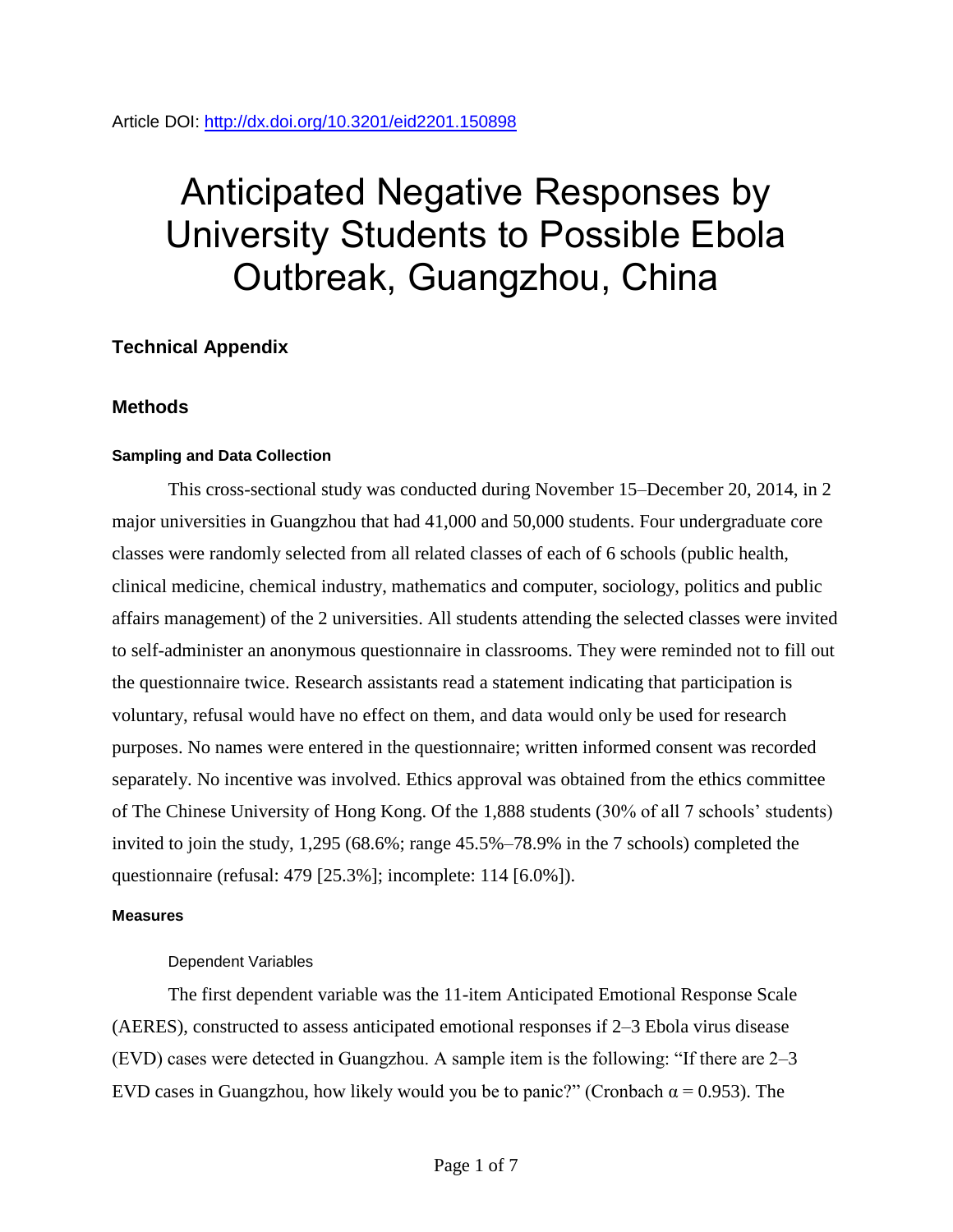second dependent variable was the 6-item Unnecessary Avoidance Scale (UAS) (Cronbach  $\alpha$  = 0.775). Ratings were made on Likert scales (1 = very unlikely to  $5$  = very likely).

### Independent Variables

Four items were used to assess the perceived severity of EVD; 3 were rated on 3-point Likert scales and 1 asked about perceived fatality rate of EVD. Questions were also asked regarding the perceived availability of effective treatment and vaccine for EVD. The 6-item Misconceptions about Mode of Transmission Scale (MISTS) and the 4-item Knowledge on Modes of Transmission Scale (KTS) were constructed for this study.

Three scales were constructed to assess perceptions on anticipated scenarios of a potential EVD outbreak in Guangzhou, including the following: 1) the 4-item Perceived Chance of Outbreak in Guangzhou Scale (PCOS\_GZ), 2); the 6-item Perceived Severity of Outbreak in Guangzhou Scale (PSO\_GZ); and 3) the 5-item Confidence in Governmental Control Scale (CGCS). Another 2-item scale, the Perceived Chance of Outbreak in Other Parts of China Scale (PCOS\_OC) was constructed to assess perceived chance of outbreak in other parts of China. Response categories of these scales ranged from 1 (very low or strongly disagree) to 5 (very high or strongly agree).

The 2-item Perceived Efficacy of Restricting Africans' Travel Scale (PERAT) and the 4 item Perceived Efficacy of Avoidance Scale (PEAS) rated perceived efficacy of such measures; response categories ranged from 1 (very ineffective) to 5 (very effective). The Perceived Selfefficacy for Protection against EVD Scale (PSEP) had 2 items, with responses ranging from 1 (not confident at all) to 5 (totally confident). The Public Stigma Scale, which has been used to assess stigma towards schizophrenia (*1*) and mental illness (*2*) in some Chinese populations, was modified and used in this study.

Exploratory factor analysis found single factors for all of the constructed scales, explaining 46.8% and 82.1% of the total variances. Cronbach  $\alpha$  ranged from 0.642 to 0.953. (Details and items are shown in Technical Appendix Table 2.)

### **Statistical Analysis**

Descriptive characteristics of the sample were analyzed by using SPSS 16.0 (IBM Corp., Armonk, NY, USA). A multilevel regression model was used to examine factors associated with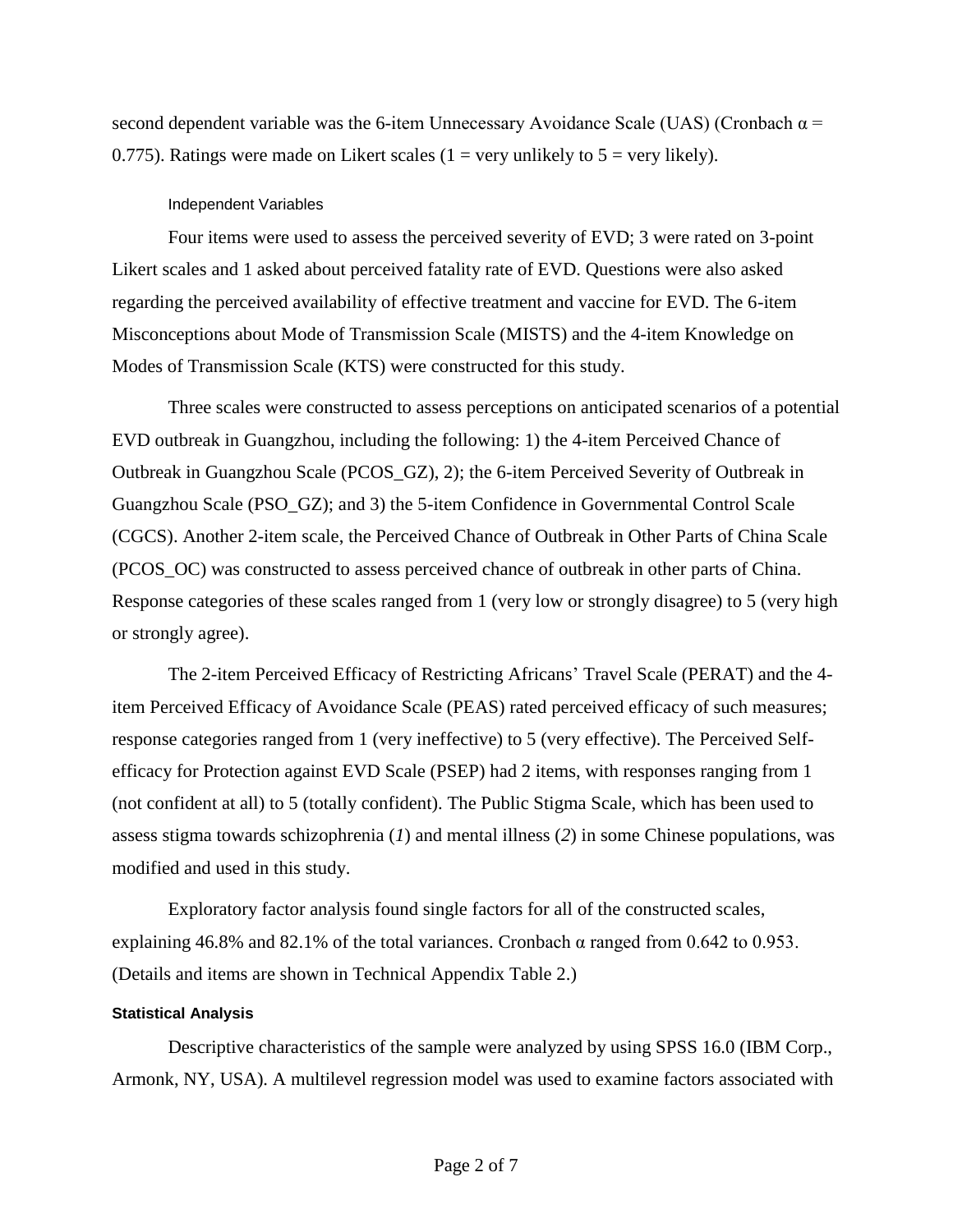the 2 dependent variables among the students. Individual students were selected by a stratified cluster sampling method at the class level. The random intercepts model was therefore used, in which intercepts of the regression model were allowed to vary across classes. Such a model can account for intracorrelated nested data. The 2-level linear regression model (level 1: classes; level 2: students) was performed by using MLwiN 2.30 (Centre for Multilevel Modeling, University of Bristol, Bristol, UK). First, univariate associations between independent variables and dependent variables (AERES and UAS) were tested. After adjusting for significant sociodemographic variables, regression coefficients  $(β)$  were obtained; p values <0.05 were considered statistically significant.

## **References**

- 1. Mak WWS, Leung SYC. Common sense model on public stigma: implications on social distance and help-seeking among Chinese community adults. Hong Kong: The Chinese University of Hong Kong; 2008.
- 2. Chan JY, Mak WW, Law LS. Combining education and video-based contact to reduce stigma of mental illness: "The Same or Not the Same" anti-stigma program for secondary schools in Hong Kong. Soc Sci Med. 2009;68:1521–6. [PubMed](file:///C:/Users/cxs1/AppData/Roaming/Microsoft/Word/%20PubMed) <http://dx.doi.org/10.1016/j.socscimed.2009.02.016>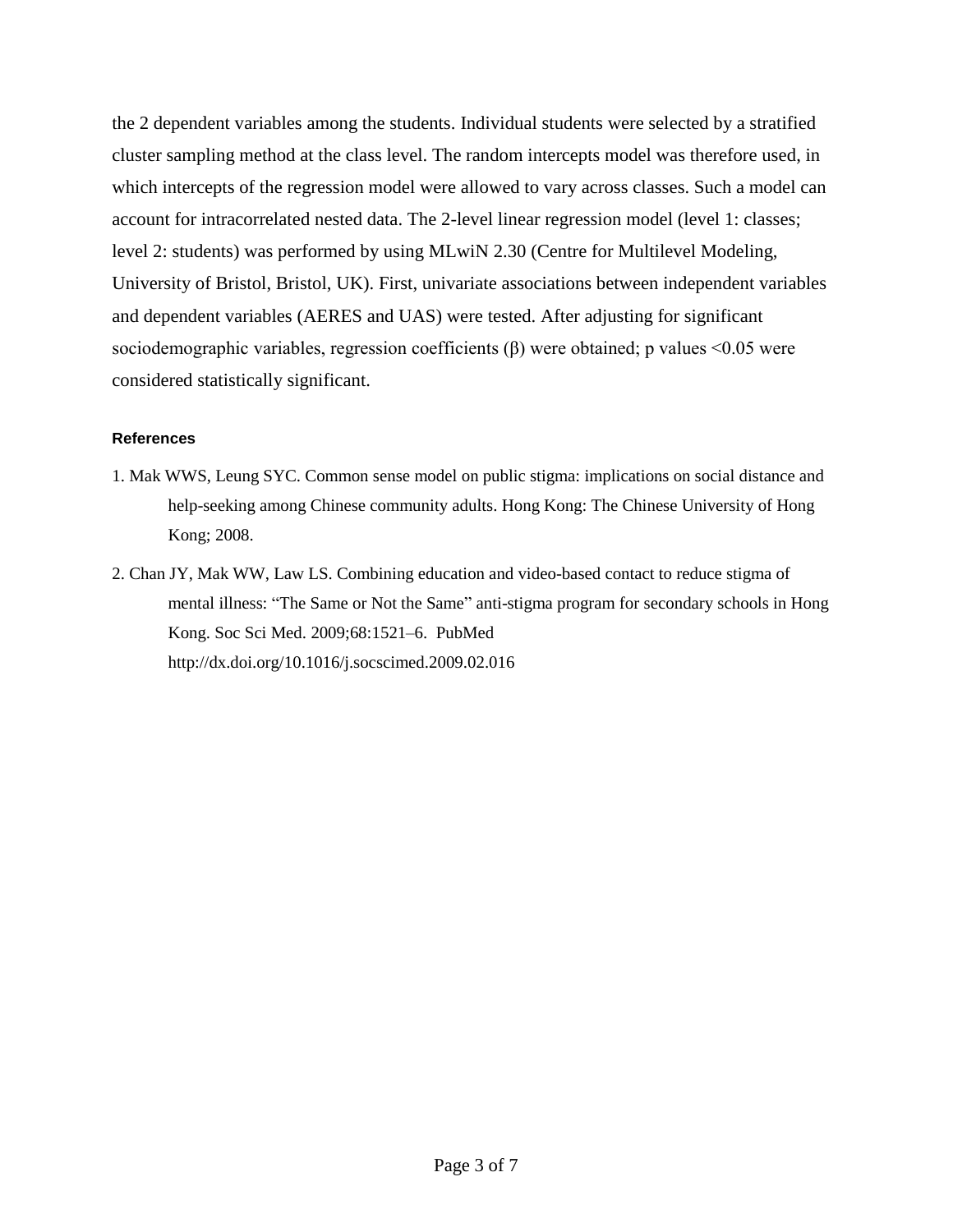| Technical Appendix Table 1. Background characteristics of study participants, Guangzhou, China, 2014^ |                     |                       |                      |          |  |
|-------------------------------------------------------------------------------------------------------|---------------------|-----------------------|----------------------|----------|--|
|                                                                                                       | No. (%) all         | No. (%) participants  | No. (%) participants |          |  |
|                                                                                                       | participants, $N =$ | who had heard of EVD, | who had not heard of |          |  |
| Characteristic                                                                                        | 1,295               | $n = 1,155$           | $EVD, n = 140$       | p valuet |  |
| Age, y, mean $\pm$ SD                                                                                 | $19.94 \pm 1.55$    | $19.90 \pm 1.52$      | $20.26 \pm 1.77$     | 0.009    |  |
| Sex                                                                                                   |                     |                       |                      | 0.057    |  |
| M                                                                                                     | 698 (54.3)          | 613 (53.4)            | 85 (62.0)            |          |  |
| F                                                                                                     | 587 (45.7)          | 535 (46.6)            | 52 (38.0)            |          |  |
| School affiliations                                                                                   |                     |                       |                      | < 0.001  |  |
| Public Health                                                                                         | 123(9.5)            | 119 (10.3)            | 4(2.9)               |          |  |
| <b>Clinical Medicine</b>                                                                              | 314 (24.2)          | 295 (25.5)            | 19 (13.6)            |          |  |
| Chemical Industry                                                                                     | 475 (36.7)          | 424 (36.7)            | 51 (36.4)            |          |  |
| Sociology                                                                                             | 97(7.5)             | 91(7.9)               | 6(4.3)               |          |  |
| Politics and Public Affairs Management                                                                | 84 (6.5)            | 46 (4.0)              | 38(27.1)             |          |  |
| Mathematics and Computer                                                                              | 202 (15.6)          | 180 (15.6)            | 22(15.7)             |          |  |
| School year                                                                                           |                     |                       |                      | 0.099    |  |
| 1                                                                                                     | 308(23.8)           | 275 (23.8)            | 33(23.6)             |          |  |
|                                                                                                       | 400 (30.9)          | 345 (29.9)            | 55 (39.3)            |          |  |
| $\frac{2}{3}$                                                                                         | 288 (22.3)          | 260 (22.5)            | 28 (20.0)            |          |  |
| 4                                                                                                     | 295 (22.8)          | 274 (23.7)            | 24 (17.1)            |          |  |
| Place of origin                                                                                       |                     |                       |                      | 0.454    |  |
| Guangzhou                                                                                             | 139 (10.6)          | 121 (10.5)            | 18 (12.9)            |          |  |
| Other places in Guangdong                                                                             | 531(41.1)           | 470 (40.8)            | 61 (43.6)            |          |  |
| Outside Guangdong                                                                                     | 623 (48.2)          | 562 (48.7)            | 61 (43.6)            |          |  |
| Rural/urban origin                                                                                    |                     |                       |                      | 0.766    |  |
| Large city                                                                                            | 379 (29.3)          | 341 (29.6)            | 38(27.3)             |          |  |
| Medium-sized or small city                                                                            | 434 (33.6)          | 385 (33.4)            | 49 (35.3)            |          |  |
| Town                                                                                                  | 230 (17.8)          | 202 (17.5)            | 28 (20.1)            |          |  |
| Village                                                                                               | 249 (19.3)          | 225 (19.5)            | 24 (17.3)            |          |  |
| Length of stay in Guangzhou, y, mean $\pm$ SD                                                         | $3.51 \pm 5.31$     | $3.51 \pm 5.28$       | $3.46 \pm 5.56$      | 0.905    |  |

| *1004 Technical Appendix Table 1. Background characteristics of study participants, Guangzhou, China, 2014 |  |  |  |
|------------------------------------------------------------------------------------------------------------|--|--|--|
|                                                                                                            |  |  |  |

\*EVD, Ebola virus disease; n = 1,155.

†Independent sample *t* test for continuous variables and χ2 test for categorical variables.

Technical Appendix Table 2. Frequency distribution of items related to EVD among participants who had heard of EVD, Guangzhou, China, 2014\*†

|                                                                                     | No. patients or | % Patients |
|-------------------------------------------------------------------------------------|-----------------|------------|
| Response                                                                            | mean score      | or SD      |
| Anticipated emotional response if 2-3 EVD cases in Guangzhou (% Likely/Very likely) |                 |            |
| Worry about getting infected with EVD                                               | 648             | 56.1       |
| Worry about family members getting infected with EVD                                | 535             | 46.3       |
| Scared                                                                              | 388             | 33.6       |
| Uneasy                                                                              | 389             | 33.7       |
| Panic                                                                               | 326             | 28.2       |
| <b>Helpless</b>                                                                     | 252             | 21.8       |
| Depressed                                                                           | 220             | 19.0       |
| Insomnia                                                                            | 131             | 11.3       |
| <b>Distressed</b>                                                                   | 194             | 16.8       |
| Emotional fluctuation                                                               | 162             | 14.0       |
| Emotional disturbance                                                               | 160             | 13.9       |
| Scale score                                                                         |                 |            |
| Anticipated Emotional Response Scale (AERES, 11 items) <sup>†</sup>                 | 27.9            | 11.1       |
| Unnecessary avoidance if 2-3 EVD cases in Guangzhou (% Likely/Very likely)          |                 |            |
| Avoid going to other cities                                                         | 792             | 68.6       |
| Avoid going to work                                                                 | 155             | 13.4       |
| Avoid going out unless necessary                                                    | 609             | 52.7       |
| Avoid going to crowded places                                                       | 853             | 73.9       |
| Avoid going to hospitals                                                            | 562             | 48.7       |
| Avoid taking airplanes                                                              | 381             | 33.0       |
| Scale score                                                                         |                 |            |
| Unnecessary Avoidance Scale (UAS, 6 items)‡                                         | 19.1            | 4.7        |
| Perceived severity of EVD                                                           |                 |            |
| EVD is fatal                                                                        |                 |            |
| Disagree/uncertain                                                                  | 166             | 14.4       |
| Agree                                                                               | 989             | 85.6       |
| EVD causes irreversible harm of physical health                                     |                 |            |
| Disagree/uncertain                                                                  | 594             | 51.4       |
| Agree                                                                               | 561             | 48.6       |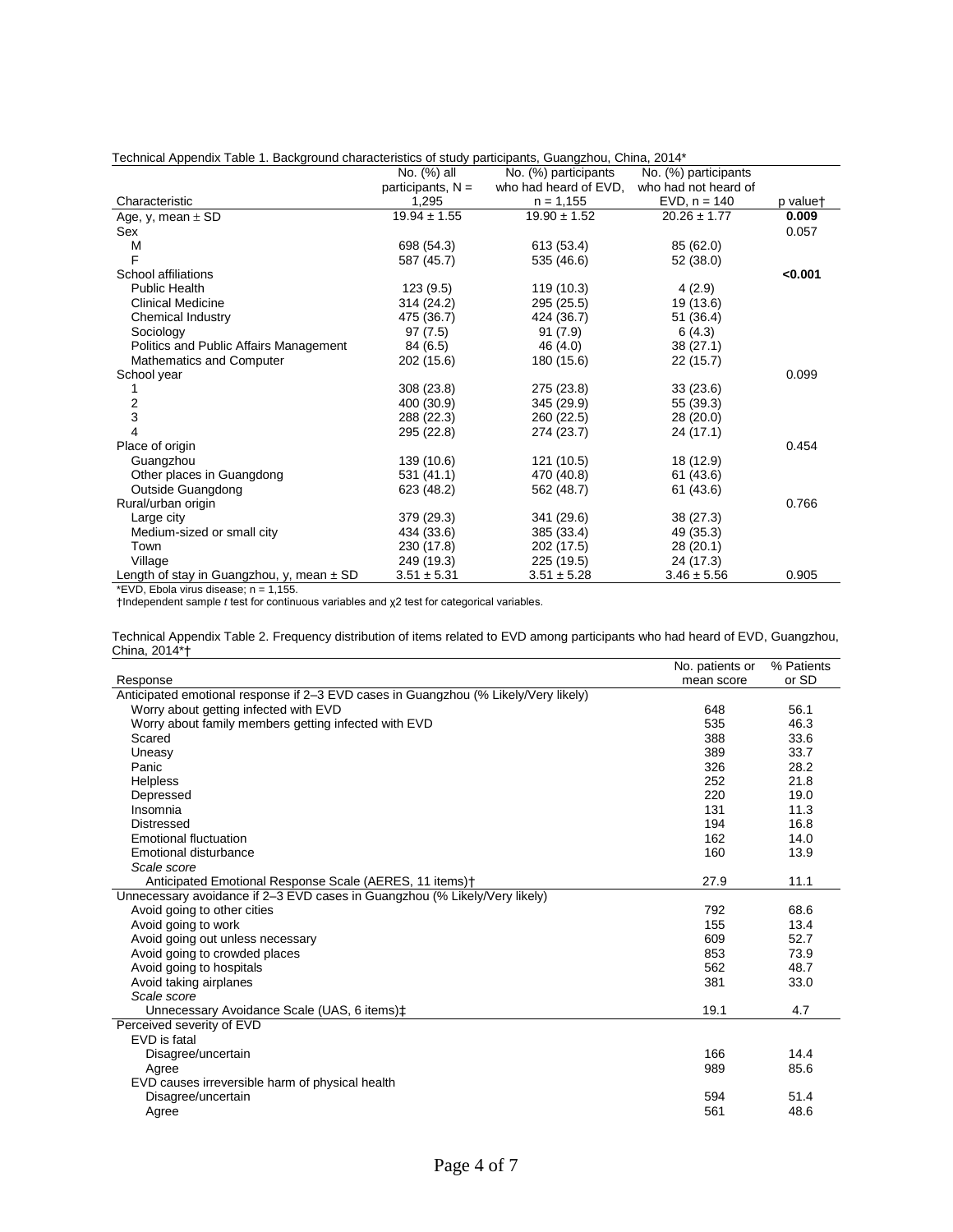|                                                                                                                                                                   | No. patients or | $\overline{\%}$ Patients |
|-------------------------------------------------------------------------------------------------------------------------------------------------------------------|-----------------|--------------------------|
| Response                                                                                                                                                          | mean score      | or SD                    |
| Fatality rate of EVD                                                                                                                                              |                 |                          |
| < 70%/uncertain<br>≥70%                                                                                                                                           | 593<br>562      | 51.3<br>48.7             |
| EVD has high infectivity                                                                                                                                          |                 |                          |
| Disagree/Uncertain                                                                                                                                                | 212             | 18.4                     |
| Agree                                                                                                                                                             | 943             | 81.6                     |
| Availability of treatment and vaccines                                                                                                                            |                 |                          |
| Effective treatment not available                                                                                                                                 |                 |                          |
| Disagree/uncertain                                                                                                                                                | 556             | 48.1                     |
| Agree                                                                                                                                                             | 599             | 51.9                     |
| Effective vaccine not available                                                                                                                                   |                 |                          |
| Disagree/Uncertain                                                                                                                                                | 472             | 40.9                     |
| Agree                                                                                                                                                             | 683             | 59.1                     |
| Misconceptions and knowledge about modes of transmission of EVD                                                                                                   |                 |                          |
| Misconceptions                                                                                                                                                    |                 |                          |
| Whether EVD can spread by the following routes? (% agree)                                                                                                         |                 |                          |
| Airborne                                                                                                                                                          | 213             | 18.4                     |
| <b>Droplets</b>                                                                                                                                                   | 725             | 62.8                     |
| Mosquitoborne                                                                                                                                                     | 394             | 34.1                     |
| Direct contact with bird                                                                                                                                          | 317             | 27.4                     |
| Foodborne                                                                                                                                                         | 343             | 29.7                     |
| Waterborne<br>Scale score                                                                                                                                         | 533             | 46.1                     |
| Misconceptions about Mode of Transmission Scale (MISTS, 6 items) §                                                                                                | 12.3            | 2.8                      |
| Knowledge                                                                                                                                                         |                 |                          |
| Whether EVD can spread by the following routes? (% Agree)                                                                                                         |                 |                          |
| Direct contact with infected people                                                                                                                               | 557             | 48.2                     |
| Direct contact with body fluid of infected persons                                                                                                                | 940             | 81.4                     |
| Direct contact with body of animal that died of Ebola                                                                                                             | 659             | 57.1                     |
| Direct contact with body of deceased infected persons                                                                                                             | 797             | 69.0                     |
| Scale score                                                                                                                                                       |                 |                          |
| Knowledge about Mode of Transmission Scale (KTS, 4 items)                                                                                                         | 10.1            | 1.9                      |
| Perceptions related to EVD outbreak                                                                                                                               |                 |                          |
| Perceived chances of EVD outbreak in Guangzhou in next year (PCOS_GZ) (% High/Very high)                                                                          |                 |                          |
| Perceived chance of EVD outbreak among Africans living in GZ                                                                                                      | 256             | 22.2                     |
| Perceived chance of EVD outbreak among Chinese living in GZ                                                                                                       | 177             | 15.3                     |
| Perceived chance of large scale EVD outbreak in GZ                                                                                                                | 90              | 7.8                      |
| Perceived chance of EVD outbreak among healthcare workers in GZ                                                                                                   | 188             | 16.3                     |
| Scale score                                                                                                                                                       |                 |                          |
| Perceived Chances of Outbreak Scale-Guangzhou (PCOS_GZ, 4 items)#                                                                                                 | 10.0            | 3.5                      |
| Perceived chances of EVD outbreak in other places in China in next year (% High/Very high)                                                                        |                 |                          |
| Perceived chance of EVD outbreak among Africans living in other places in China<br>Perceived chance of EVD outbreak among Chinese living in other places in China | 129<br>106      | 11.2<br>9.2              |
| Scale score                                                                                                                                                       |                 |                          |
| Perceived Chances of Outbreak Scale-Other Places in China (PCOS_OC, 2 items)**                                                                                    | 4.9             | 1.7                      |
| Perceived severity of EVD outbreak in Guangzhou                                                                                                                   |                 |                          |
| Perceived consequences of EVD outbreak in Guangzhou (% Agree/Strongly agree)                                                                                      |                 |                          |
| High mortality rate of infected persons                                                                                                                           | 814             | 70.5                     |
| Long duration of the outbreak                                                                                                                                     | 549             | 47.5                     |
| Highly infectious<br>$\cdots$                                                                                                                                     | 755             | 65.4                     |
| Huge number of infected persons                                                                                                                                   | 461             | 39.9                     |
| Ineffectiveness of treatment                                                                                                                                      | 453             | 39.2                     |
| Ineffectiveness of prevention measures                                                                                                                            | 312             | 27.0                     |
| Scale score                                                                                                                                                       |                 |                          |
| Perceived Severity of Outbreak in Guangzhou Scale (PSO_GZ, 6 items) ++                                                                                            | 20.0            | 4.3                      |
| Confidence in governmental control of EVD outbreak (% Agree/Strongly agree)                                                                                       |                 |                          |
| Guangzhou government would be able to control outbreak                                                                                                            | 515             | 44.6                     |
| Guangzhou government would have vaccines to control outbreak                                                                                                      | 240             | 20.8                     |
| Guangzhou government would have enough medication to control outbreak                                                                                             | 473             | 40.9                     |
| Healthcare workers in Guangzhou would have enough protective equipment for themselves                                                                             | 549             | 47.5                     |
| Hospitals in Guangzhou would have enough quarantine measures to control outbreak                                                                                  | 602             | 52.2                     |
| Scale score<br>Confidence in Governmental Control Scale (CGCS, 5 items) $\ddagger$ $\ddagger$                                                                     | 16.1            | 3.6                      |
| Perceived efficacy and self-efficacy                                                                                                                              |                 |                          |
| Perceived efficacy of restricting Africans' travel in preventing EVD(% Effective/Very effective)                                                                  |                 |                          |
| Restricting Africans coming to Guangzhou                                                                                                                          | 549             | 47.5                     |
| Restricting Africans living in Guangzhou coming back and forth to Africa                                                                                          | 695             | 60.2                     |
| Scale score                                                                                                                                                       |                 |                          |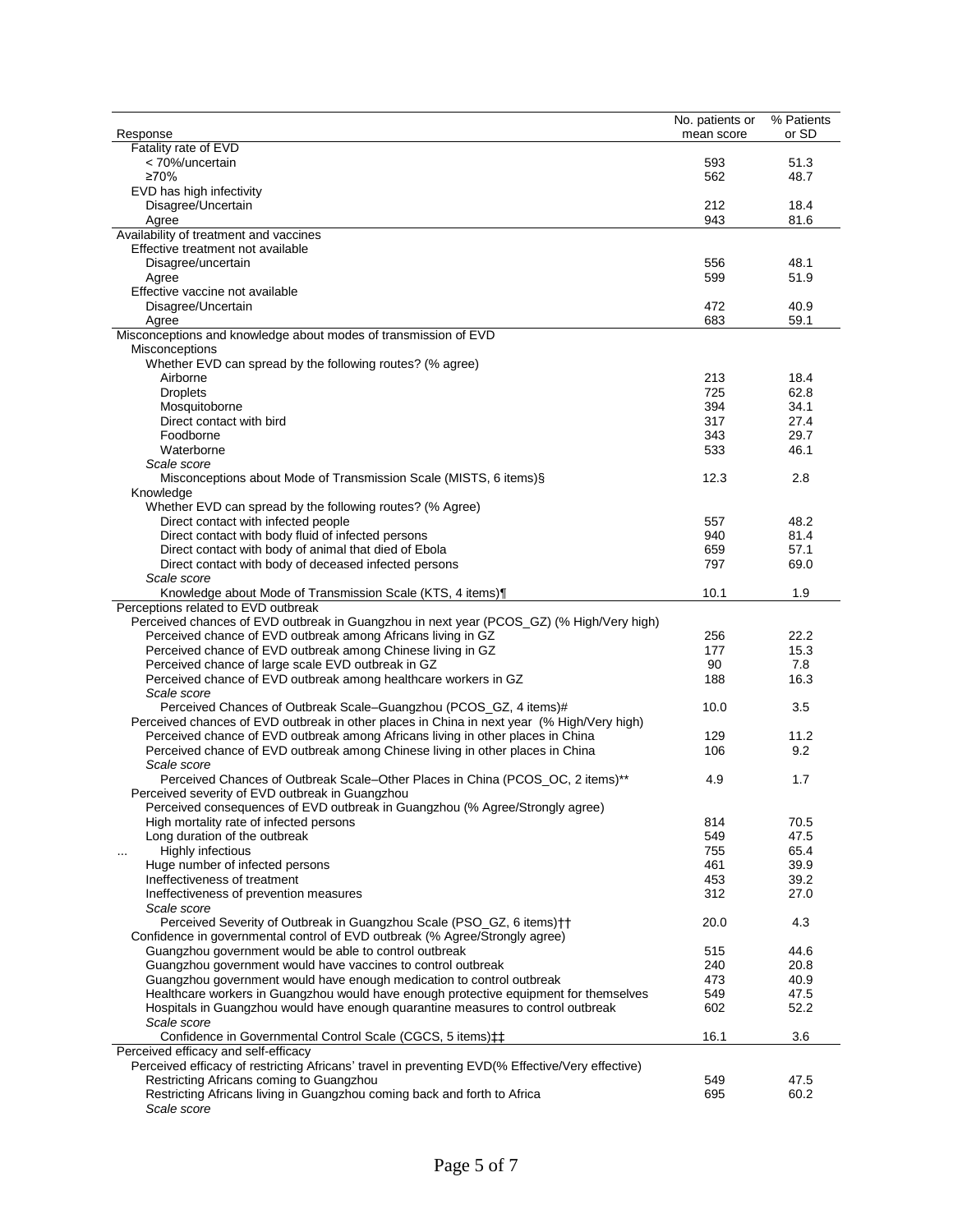|                                                                                 | No. patients or | % Patients       |
|---------------------------------------------------------------------------------|-----------------|------------------|
| Response                                                                        | mean score      | or SD            |
| Perceived Efficacy of Restricting Africans' Travel Scale (PERAT, 2 items) §§    | 6.9             | 1.8              |
| Perceived efficacy of avoidance in preventing EVD (% Effective/Very effective)  |                 |                  |
| Avoid going to African-inhabited areas in Guangzhou                             | 689             | 59.7             |
| Avoid going to countries having an EVD outbreak                                 | 964             | 83.5             |
| Avoid going to crowded places                                                   | 834             | 72.2             |
| Avoid taking airplanes                                                          | 193             | 16.7             |
| Scale score                                                                     |                 |                  |
| Perceived Efficacy of Avoidance Scale (PEAS, 4 items)                           | 13.9            | 2.4              |
| Perceived self-efficacy for protection against EVD (% Confident/Very confident) |                 |                  |
| Confident in protecting oneself from EVD                                        | 403             | 34.9             |
| Confident in protecting family members from EVD                                 | 441             | 38.2             |
| Scale score                                                                     |                 |                  |
| Perceived Self-Efficacy for Protection against EVD Scale (PSEP, 2 items)##      | 6.3             | $2.2\phantom{0}$ |
| Public stigma toward EVD survivors                                              |                 |                  |
| Public Stigma Scale (20 items)***                                               | 64.5            | 10.2             |
| *EVD, Ebola virus disease; n = 1,155.                                           |                 |                  |

 $\dagger$ Cronbach  $\alpha$  = 0.953, 1 factor was identified by exploratory factor analysis (EFA), which explained 82.1% of total variance.

 $\pm$ Cronbach  $\alpha$  = 0.775, 1 factor was identified by EFA, which explained 46.8% of total variance.

§Cronbach  $\alpha$  = 0.650, 1 factor was identified by EFA, which explained 55.8% of total variance.

 $\P$ Cronbach  $\alpha$  = 0.642, 1 factor was identified by EFA, which explained 53.8% of total variance.

#Cronbach  $\alpha$  = 0.884, 1 factor was identified by EFA, which explained 74.2% of total variance.

\*\*Cronbach  $\alpha = 0.822$ .

†+Cronbach  $\alpha$  = 0.807, 1 factor was identified by EFA, which explained 70.8% of total variance.

 $\texttt{\#Cronbach}\ \alpha$  = 0.793, 1 factor was identified by EFA, explained 57.3% of total variance.

§§Cronbach  $\alpha = 0.811$ .

 $\P$  $\blacksquare$ Cronbach  $\alpha$  = 0.769, 1 factor was identified by EFA, which explained 47.2% of total variance. ##Cronbach  $\alpha$  = 0.885.

\*\*\*Cronbach  $\alpha$  = 0.749, 1 factor was identified by EFA, which explained 67.2% of total variance.

Technical Appendix Table 3. Associations between sociodemographic factors and anticipated responses to EBV outbreak among participants who had heard of EVD, Guangzhou, China, 2014\*

|                                | <b>AERES</b>    |         | UAS             |         |
|--------------------------------|-----------------|---------|-----------------|---------|
| Factor                         | $\beta$ (SE)    |         | $\beta$ (SE)    |         |
| Age, y                         | 0.588(0.236)    | 0.013   | 0.125(0.108)    | 0.246   |
| Sex                            | 2.543 (0.662)   | < 0.001 | 0.740(0.286)    | 0.010   |
| School affiliations            | $-0.254(0.260)$ | 0.327   | $-0.159(0.121)$ | 0.190   |
| School year                    | 1.187 (0.338)   | < 0.001 | 0.591(0.145)    | < 0.001 |
| Place of origin                | $-1.244(1.050)$ | 0.238   | $-0.045(0.445)$ | 0.920   |
| Rural/urban origin             | 0.198(0.298)    | 0.509   | 0.291(0.127)    | 0.022   |
| Length of stay in Guangzhou, y | $-0.058(0.061)$ | 0.342   | 0.000(0.026)    | 1.000   |

 $n = 1,155$ .

\*EVD, Ebola virus disease; AERES, Anticipated Emotional Response to Ebola Scale; UAS, Unnecessary Avoidance Scale; , multilevel univariate linear regression coefficient; bold, p<0.05.